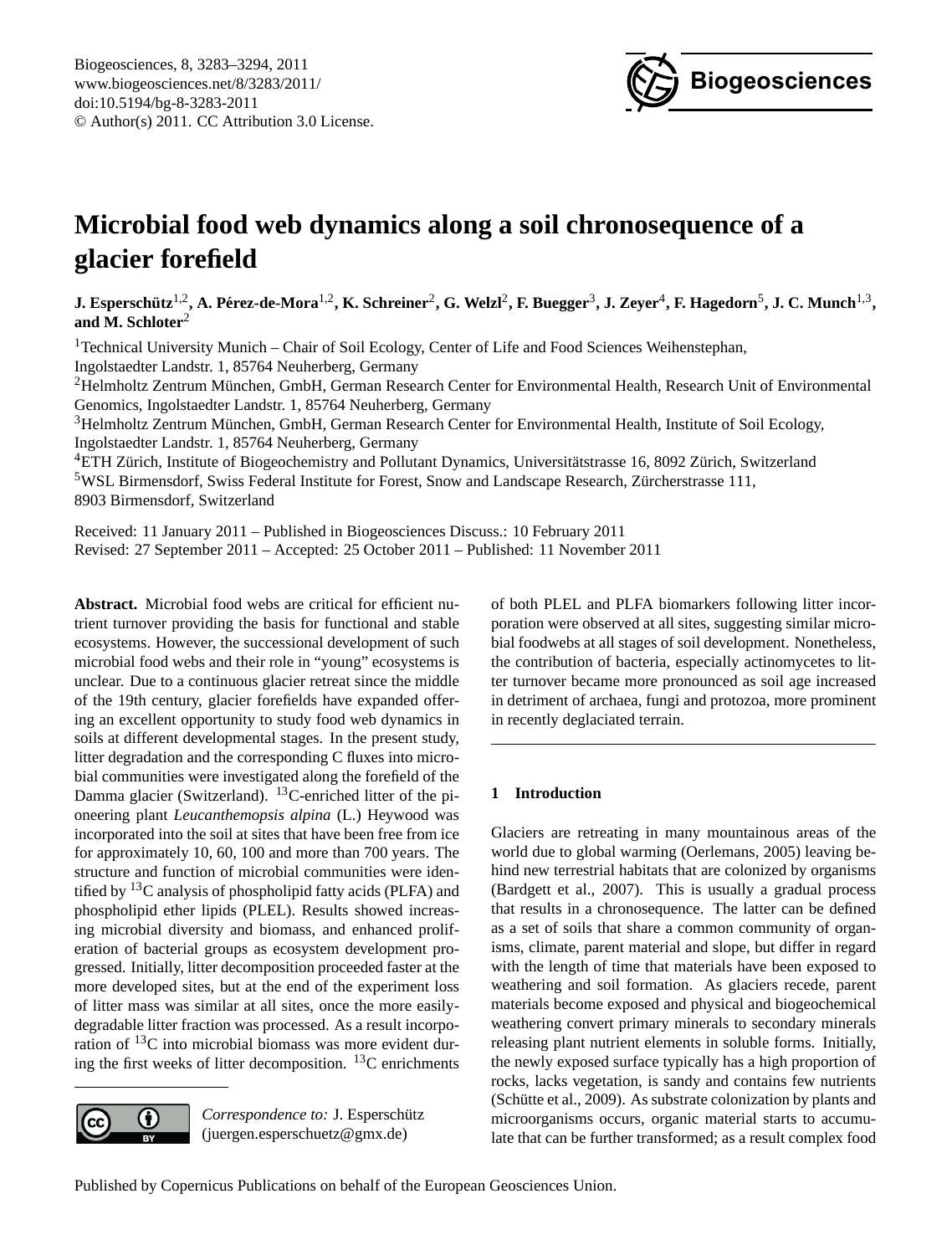webs develop and stratification into horizons of increasing physical and chemical complexity becomes more prominent (Chapin et al., 1994; Bardgett et al., 2007). These features make chronosequences ideal to study the initial and successional stages of soil and ecosystem development as well as the role of plant-microbe interactions at different time points of soil evolution.

Various studies in alpine regions have recently provided novel insights into microbial community dynamics and their importance in nutrient cycling in these environments. For instance, extensive colonization of granite surfaces could play a crucial role in initial soil formation and mineral dissolution (Frey et al., 2010), but also wind-driven transport of organic material (insects, grasses, seeds) has to be considered (Jumpponen et al., 1999). Although the first phase of soil development is dominated by geological and chemical processes, also biology plays a major role. For example, autotrophic fixation of C is also known to be an important process during the early stages of soil formation providing, in turn, nutrient sources for heterotrophic microorganisms (Walker and del Moral, 2003). Diazotrophic communities have been shown to be highly diverse following glacier retreat and could have a major role in N cycling in these ecosystems (Duc et al., 2009). Heterotrophic communities may also be highly abundant at initial soil stages (Tscherko et al., 2003), for instance, in response to ancient C released during glacier retreat. Microbial communities in glacier forefields have also been shown to respond to changes in ecosystem development (e.g. C and N content) and vegetation (Tscherko et al., 2005; Miniaci et al., 2007).

Pioneer plants can strongly alter parent materials and stimulate microbe-plant interactions through root morphology, rhizodeposition and litter production (Bardgett et al., 1999; Bardgett and Walker, 2004). The plant residues are transformed by microorganisms into humus and other new organic substances enhancing the capacity of the soil to hold water and nutrients. This positive feedback accelerates the development of more complex plant communities and microbial food web structures (Edwards et al., 2006). Rhizodeposits of pioneering plants such as *Leucanthemopsis alpina* (L.) Heywood (*L. alpina*) have been shown to cause significant shifts in the microbial community structure of rhizosphere soil compared to bulk soil at glacier forefields (Edwards et al., 2006). Due to their simple molecular structure root exudates are readily assimilable by single microbes (Baudoin et al., 2003). By contrast, the transformation of litter requires different specialized microorganisms acting as functional units to degrade substances like lignin or cellulose (Dilly et al., 2004; Fioretto et al., 2005). Although microbial interactions during litter degradation might be critical for ecosystem development in such scenarios (Bardgett and Walker, 2004), little is known about microbial dynamics of this process and the main players involved.

To improve our understanding of litter degradation and the role of microbial communities during the initial stages of soil and ecosystem formation, a field incubation experiment using <sup>13</sup>C labelled plant litter of *L. alpina* was carried out in a chronosequence in the Damma Glacier forefield (Switzerland). *L. alpina* was selected because it was previously described as a pioneering plant in this area (Edwards et al., 2006; Miniaci et al., 2007). Microbes involved in litter degradation were identified via <sup>13</sup>C labelling of phospholipid fatty acids (PLFA) and phospholipid ether lipids (PLEL) (Gattinger et al., 2003; White et al., 1979; Zelles, 1999). We hypothesized a different and more complex microbial community structure as soil development progresses. In addition, we expected litter degradation rates to increase accordingly along the chronosequence as a result of better developed microbial foodwebs. To test this, the microbial community profile, litter degradation and incorporation of  $^{13}$ C-labelled litter products by microbial communities were studied at four different locations of a chronosequence along a glacier forefield (10, 60, 100 and 700 years free of ice) in bulk and litter amended soil.

# **2 Material and methods**

#### **2.1 Production of labelled plant litter**

*L. alpina* was sowed in plastic pans filled with prick out substrate in the greenhouse. Seeds were watered daily and incubated for 8–10 days at  $+20/+15\degree C$  (day/night) and 75–85 % relative humidity until germination. Subsequently, plants were transferred into plastic pots (4 plants per pot) of 12 cm in diameter, filled with a mixture of potting soil, expanded clay and silica sand  $(1:1:2, v/v/v)$ . The pots were placed in a transparent EFTE-plastic tent (ethylene-tetrafluorethylene, film thickness 80 µm, Koch Membranen GmbH, 83253 Germany; volume  $\sim$ 7000 L) and subjected to a photoperiodic day length of 14 h (additional light by sodium vapour discharge lamps, SONT Agro 400, Philips, NL). Temperature was kept around  $+25/+18\degree C$  (day/night) and relative humidity between 75–85 %. Irrigation was performed daily via irrigation tubes (500 mL/24 h/12 pots). Twice a week 500 mL of Hoagland based fertilizer was added after irrigation (Hoagland, 1920). The  $^{13}$ C labelling was performed according to Esperschütz et al. (2009). In brief,  $CO<sub>2</sub>$  concentration in the tent atmosphere was reduced by plant photosynthesis during the daytime. When the  $CO<sub>2</sub>$  concentration in the tent dropped below  $350 \mu$ mol mol<sup>1</sup>, enriched  ${}^{13}CO_2$  ( $\delta {}^{13}C = +170$  ‰ vs. Vienna-Pee Dee Belemnite, Air Liquide, Düsseldorf, Germany) was added to the tent atmosphere, until  $CO<sub>2</sub>$  concentration reached 400 µmol mol<sup>1</sup>. Using this experimental setup, an enriched  $^{13}$ C atmosphere of  $+90$  to  $+110\%$  V-PDB was established inside the tent. At night time the tent atmosphere was pumped through vials containing soda lime (sodium and calcium hydroxide) using a membrane pump (N 0135.3 AN.18, KNF Neuberger, Freiburg, Germany) with a flow of  $200 L \text{min}^{-1}$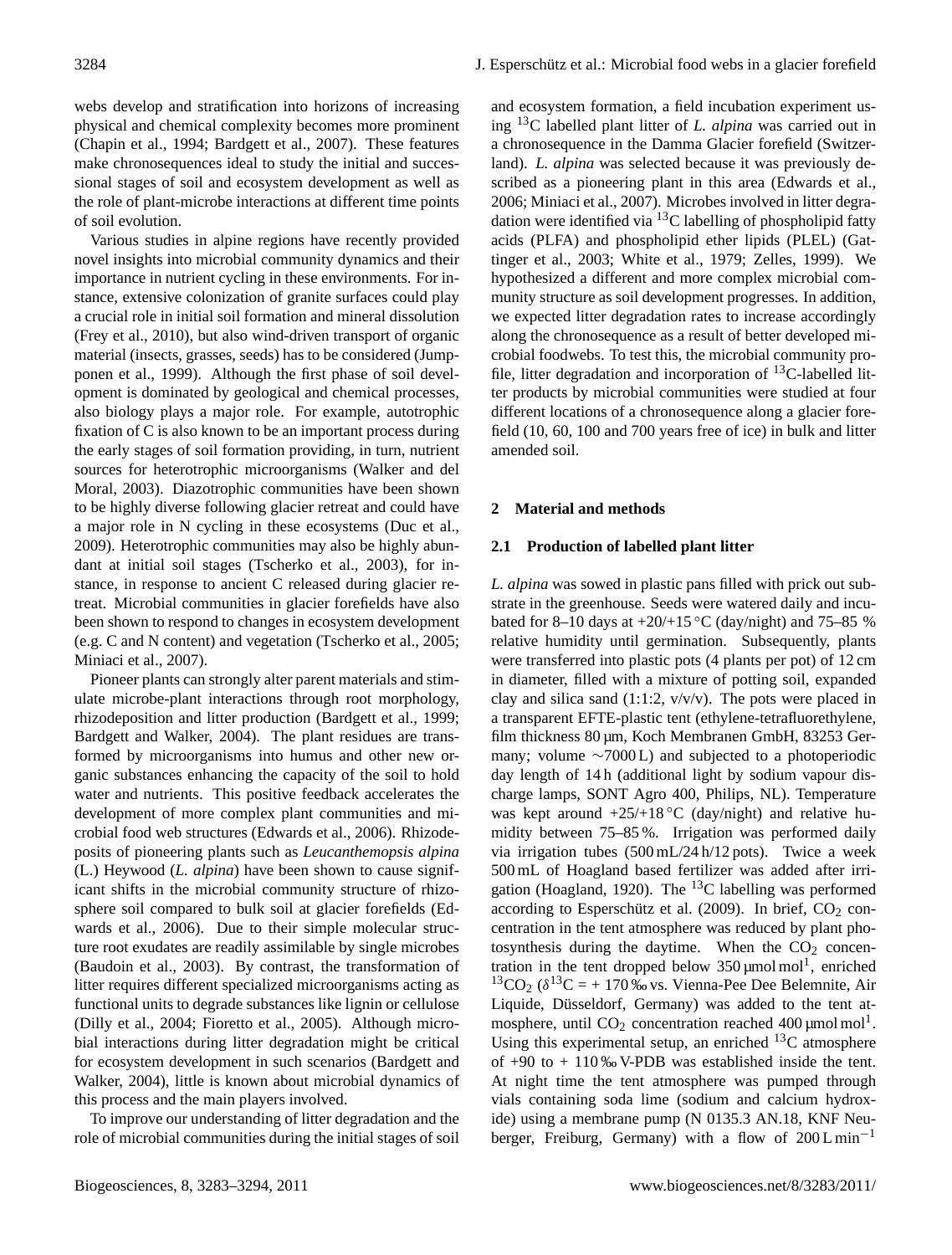to reduce the  $CO<sub>2</sub>$  produced by the plant dark respiration. The  $CO<sub>2</sub>$  depleted air was pumped into the closed tent again. The system capacity ensured a stable  $CO<sub>2</sub>$ concentration of 350 µmol mol<sup>-1</sup> over night. The CO<sub>2</sub> concentration of the inner and outer tent atmosphere (day/night) was measured continuously with a photo acoustic  $CO<sub>2</sub>$ controller (7MB1300, Siemens, Germany, calibration at 400 to 600 µmol mol<sup>-1</sup> ± 2 %). The labelled plants were harvested before flowering after a total growth time of 10 weeks. Leaves and stems were oven-dried (60 ◦C), homogenized and shredded (0.5–2.0 cm). The obtained labelled plant litter of *L. alpina* ( $\delta^{13}C = 88.4 \pm 1.6$  ‰ vs. V-PDB) was used in the following experiment.

# **2.2 Experimental setup**

The experiment was carried out in the forefield of the Damma glacier, around 2100 m a.s.l. It is located in the canton Uri in Switzerland (N46°38.177' E008°27.677') facing north/east. The climate of the area is characterized by a short vegetation period (mid of June to end of September) and approximately 2400 mm of rainfall per year. It has a total length of  $2.35 \text{ km}$  and a total area of  $5.09 \text{ km}^2$ (measured in 1973). Since the beginning of measurements in 1921, the Damma glacier has retreated at an average rate of 11 m per year. A detailed description of the research site has been done recently by the BigLink project (Bernasconi et al., 2008; Göransson et al., 2011). Based on this site characteristics as well as systematic measurements by the Swiss Glacier monitoring network [\(http://](http://glaciology.ethz.ch/messnetz/glaciers/damma.html) [glaciology.ethz.ch/messnetz/glaciers/damma.html\)](http://glaciology.ethz.ch/messnetz/glaciers/damma.html), three locations in the forefield of known exposure time since glacier retreat were chosen: (a) the first location near the glacier tongue (N46°38.177' E008°27.677') with an exposure time of approximately 10 years (T1), (b) a second location (T2) below the 1992 moraine free of ice for nearly 60 years (N46°38.177' E008°27.677'), and (c) a third location near the 1928 moraine (N46°38.177' E008°27.677') estimated to be ice-free for around 100 years (T3). Outside the forefield, a fourth location (T4) (N46°38.177' E008°27.677') free from ice for at least 700 years, served as reference site (Egli et al., 2001).

According to Hämmerli et al. (2007), the bedrock material is Aargranite and surface conditions vary between fine fluvial sands and coarse sandy areas. The soil at the different locations at the forefield can be classified as either Leptosol or Regosol with an average of 50 to 80 % of sand, 10 to 50 % of silt and around  $5\%$  of clay (Dümig et al., 2011). According to Dümig et al.  $(2011)$ , the organic surface layer increased with increasing soil age, preceding the development of an  $A_h$  horizon. At T1 hardly any  $A_h$  horizon could be detected , whereas up to 4 cm A<sup>h</sup> was found at T4. Soil pH ranged from 4.3 to 5.6; the lowest value was detected at the reference site T4. Increasing concentrations of total C from 0.11 % to 6.50 %and total N from 0.004 % to 0.442 % were observed as ecosystem development progressed. The soil  $\delta^{13}$ C value was on average  $-27$  ‰ vs. V-PDB at all locations (Table 1). The young site T1 was characterized by detached vegetation patches of *Agrostis gigantea, Rumex scutatus* and *Cerastium uniflorum* resulting in less than 20 % vegetation cover (Göransson et al., 2011), By contrast, T2 was dominated by *A. gigantea, Salix sp.* and *Deschampsia cespitosa* (Göransson et al.,  $2011$ ) showing partial to full vegetation cover (Sigler and Zeyer, 2002). T3 was fully covered by vegetation (Töwe et al., 2010) with *Rhododendron ferrugineum*, *A. gigantea* and *Festucarubra* as dominant plant species. The reference site T4 was further dominated by *Alnus viridis* (Göransson et al., 2011). *L. alpina* was commonly detected at all locations (Edwards et al., 2006; Miniaci et al., 2007; Towe et al., 2010) and therefore used to produce labelled plant litter in the present experiment.

Following snow melt in the beginning of June 2008, tubes made of aluminium (20 cm in diameter and 14 cm high) were installed 10 cm deep into the soil and replicated 5 times at every location (T1–T4). Every replicate was composed of three independent tubes: two for soil analysis and one for litterbag study. To avoid damaging of the vegetation cover, it was carefully removed prior to litter application. In the tubes for soil analysis, plant litter (5 g oven-dried) was applied directly below the vegetation cover (2–4 cm depth) to minimize the influence of natural litter breakdown. Then, the vegetation cover was re-accommodated to ensure undisturbed conditions during the experimental period. For the litter bag experiment, two litter bags (mesh-size 40 µm) with 2.5 g of oven-dried plant material per bag were placed at a similar depth as with the direct litter application. Every tube was protected with steel grids (mesh size 5 mm) against disturbances.

Eight and 12 weeks after litter application one litter bag and one of the tubes containing directly applied litter was harvested per location and replicate. Sampled litter bags were immediately placed on ice for transportation and kept frozen until further analysis. The tubes were completely removed from the soil, sealed and transported to the lab for further analysis. Control soil was sampled next to the tubes at similar soil depths at the beginning and at the end of the experiment. The soil was immediately sieved at the forefield and stored on ice for transportation.

#### **2.3 Soil and litter bag analysis**

Litter degradation rates were calculated based on the loss of litter material in the litter bags during incubation after drying at  $60^{\circ}$ C. Soil samples from the tubes were taken from 2–5 cm depth and remaining litter material was carefully removed. An aliquot of the soil samples was dried at 60 ◦C whereas the rest was stored at −20 ◦C for phospholipid analysis. The dried soil and plant litter material were ballmilled and subsequently analysed for total C,  ${}^{13}C$  and N content using an elemental analyzer (Eurovector, Milan, Italy)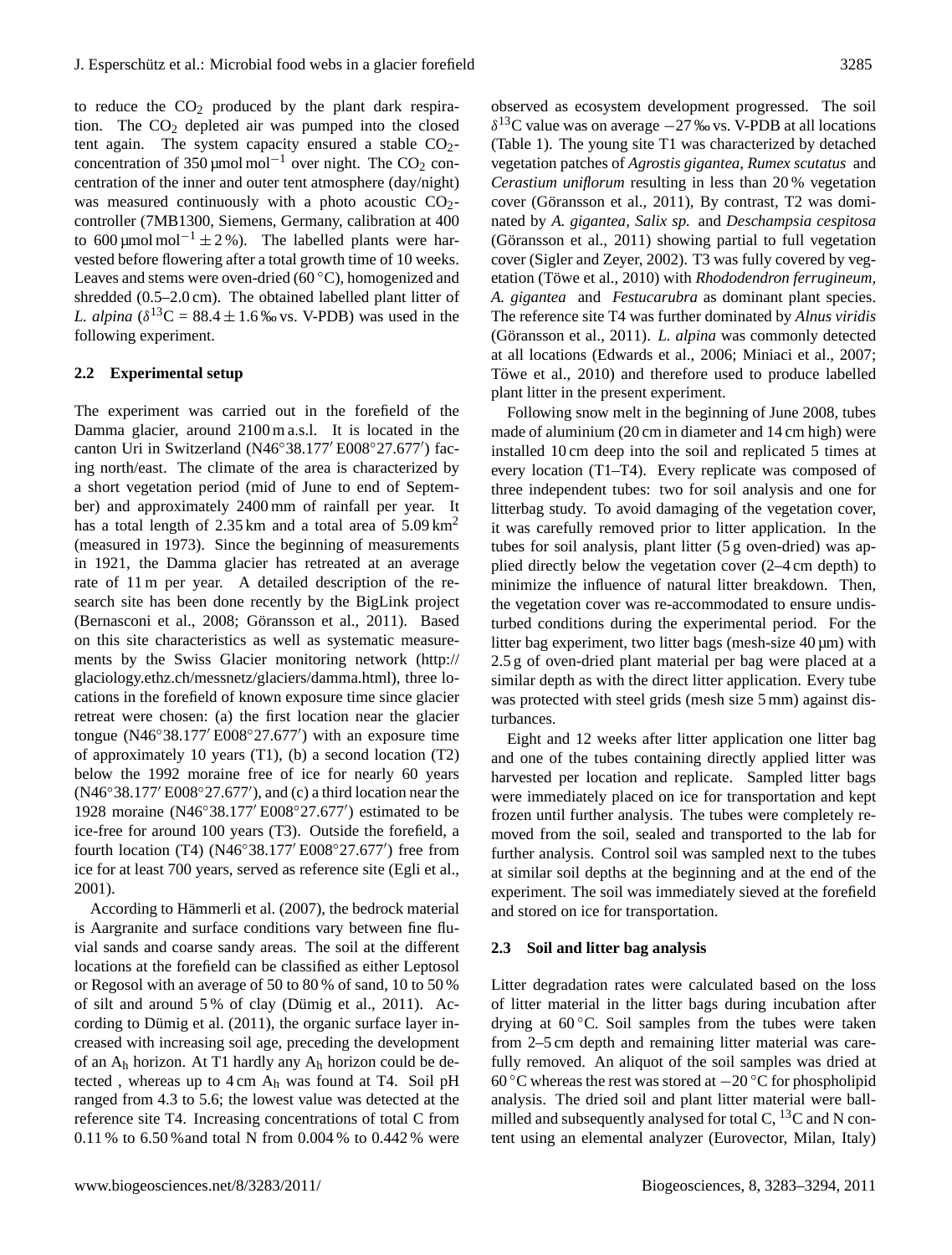| <b>Table 1.</b> Total C and N contents, pH-values and $\delta^{13}$ C natural abundance in soil samples of the control treatments without litter application |  |  |  |
|--------------------------------------------------------------------------------------------------------------------------------------------------------------|--|--|--|
| (means of $n = 5 \pm$ standard deviation) at different locations (T1–T4).                                                                                    |  |  |  |

| ecosystem        | рH                   | $C_{total}$ | $N_{total}$  | $\delta^{13}C$ |
|------------------|----------------------|-------------|--------------|----------------|
| development      | (CaCl <sub>2</sub> ) | [g/100 g]   | [g/100 g]    | $[%o V-PDB]$   |
| $T1 - 10$ years  | 5.6(0.1)             | 0.11(0.09)  | 0.004(0.002) | $-26.96(2.39)$ |
| $T2 - 60$ years  | 4.8(0.1)             | 0.78(0.55)  | 0.048(0.034) | $-26.50(0.47)$ |
| $T3 - 100$ years | 5.1(0.6)             | 0.62(0.35)  | 0.040(0.028) | $-27.51(0.56)$ |
| $T4 > 700$ years | 4.3(0.2)             | 6.50(3.96)  | 0.442(0.252) | $-26.72(0.28)$ |

coupled with an isotope ratio mass spectrometer (MAT 253, Thermo Electron, Bremen, Germany). Soil pH was analysed in  $0.01$  M CaCl<sub>2</sub> extracts (DIN ISO 10390).

# **2.4 Phospholipid analyses**

Phospholipid fatty acid (PLFA) and phospholipid ether lipid (PLEL) analyses were performed based on Zelles et al. (1995) and Gattinger et al. (2003). An aliquot of 50 g soil (dry weight) was extracted with 250 mL of methanol, 125 mL of chloroform and 50 mL of phosphate buffer (0.05 M, pH 7). After 2 h of horizontal shaking, 125 mL of water and 125 mL of chloroform were added to promote phase separation. After 24 h the water phase was removed and discarded. The total lipid extract was separated into neutral lipids, glycolipids and phospholipids on a silica-bonded phase column (SPE-SI 2 g/12 mL; Bond Elut, Analytical Chem International, CA, USA). An aliquot corresponding to 25 g of the phospholipid extract (dry weight) was further separated into saturated (SATFA), monounsaturated (MUFA) and polyunsaturated (PUFA) fatty acids (see Zelles et al., 1995 for details) to facilitate the identification of fatty acids as well as to obtain a good baseline separation of peaks for isotopic calculations. According to Wuchter et al.  $(2003)$ , <sup>13</sup>C enriched PLEL isoprenoids indicate archaeal activity. Therefore the remaining extract of the phospholipids equivalent to 25 g was therefore used for PLEL extraction as described by Gattinger et al. (2003). In brief, after an acidic hydrolysis, ether core lipids were treated with hydriodic acid (57 %) for 18 h at 100  $\rm{^{\circ}C}$  to cleave the ether bonds. The resulting alkyl iodides were reduced to the corresponding hydrocarbons using 100 mg zinc powder in glacial acetic acid at  $100\degree$ C for 18 h. The "isoprenoid-20" PLEL (phytane, i20) was used for (ubiquitous) archaeal abundance (Gattinger et al., 2003).

Prior to measurements, an internal standard (nonadecanoic acid methyl ester respectively myristic acid methyl ester) was added to calculate absolute amounts of fatty acids. PLFA were analyzed as fatty acid methyl esters (FAME) on a gas chromatograph/mass spectrometry system (5973MSD GC/MS Agilent Technologies, Palo Alto, USA). FAMEs were separated on a polar column (BPX70, SGE GmbH, Griesheim, Germany),  $60 \text{ m} \times 0.25 \text{ mm} \times 0.25 \text{ µm}$ , coated

with 70 % of cyanopropyl polysilphenylene-siloxane (see Esperschütz et al., 2009 for details). PLEL were measured using an non-polar column (HP 5 capillary column, 50 m length, 0.2 mm internal diameter; coated with a crosslinked 5 % phenylmethyl rubber phase with a film thickness of 0.3 µm; see Gattinger et al., 2003 for details). The mass spectra of the individual FAME were identified by comparison with established fatty acid libraries (Solvit, CH 6500 – Luzern, Switzerland) using MSD Chemstation (Version D.02.00.237). The <sup>13</sup>C signature of the corresponding PLFA was determined by online coupling of the GC/MS system with an isotope ratio mass spectrometer (Delta Advantage, Thermo Electron Cooperation, Bremen, Germany), after combustion (GC Combustion III, Thermo Electron Cooperation, Bremen, Germany). The actual  $\delta^{13}$ C ratio of the individual FAME was corrected for the one C atom that was added during derivatisation (Abrajano et al., 1994). Fatty acids are presented by the number of C atoms followed by the number of double bonds. The positions of double bonds are indicated by " $\omega$ " and the number of the first double-bonded C atoms from the  $\omega$  end of the C chain. Anteiso and Isobranched fatty acids are indicated by "ant" and "iso", followed by the number of C atoms. Branched fatty acids in which the position of the double bond was unknown were indicated by the prefix "br". Methyl groups on the tenth C atom from the carboxyl end of the molecule were indicated by "10ME". Cyclopropane fatty acids were indicated by the prefix "cy", while even-chained, saturated fatty acids were abbreviated with the prefix "nor". Since PLFA 18:3 was not detected in any soil sample, removal of litter residues prior to extraction was successful and hence all PLFA were taken into account for statistical analysis and interpretation of data.

# **2.5 Calculations**

Stable isotope results were expressed in  $\delta^{13}$ C or atom percent  $(AP)$  according to Eqs.  $(1)$  and  $(2)$ :

$$
\delta^{13}C = [(R_{sample}/R_{V-PDB}) - 1] \times 1000)
$$
 (1)

$$
{}^{13}C_{AP} = (100 \times R_{V-PDB} \times (\delta^{13}C/1000+1))/
$$
\n
$$
(1 + R_{V-PDB} \times (\delta^{13}C/1000+1))
$$
\n(2)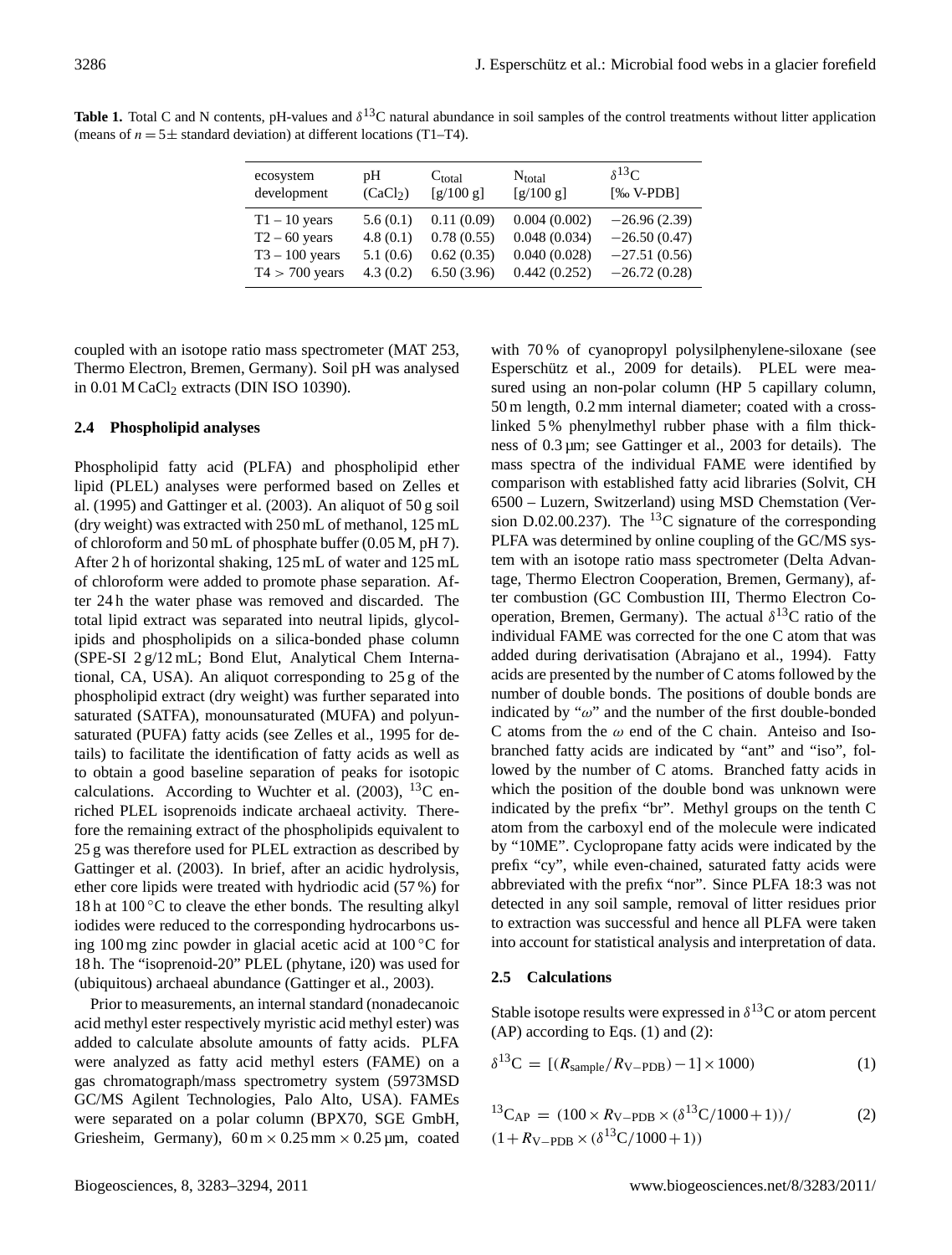R<sub>Sample</sub> and R<sub>V−PDB</sub> represent the <sup>13</sup>C to <sup>12</sup>C ratios of sample and international standard Vienna-Pee Dee Belemnite (VPDB =  $0.0111802$ ), respectively. The relative amount of litter-incorporated <sup>13</sup>C ( $\%$ <sup>13</sup>C<sub>LITTER</sub>) into the total lipid fraction was calculated according to Eq. (3),

$$
\%^{13}C_{LITTER} = C_{Tx} \times ({}^{13}C_{Tx} - {}^{13}C_{T0}) \times 100/{}^{13}C_{added})
$$
 (3)

where the concentration of the individual C-fraction (ng g<sup>-1</sup> DW) at timepoint Tx was multiplied by its <sup>13</sup>C enrichment in atom percent excess (difference between  $^{13}$ C at timepoint Tx and <sup>13</sup>C enrichment at control) and expressed relatively to the amount of added <sup>13</sup>C (ng  $g<sup>1</sup>$  DW). The relative <sup>13</sup>C-distribution within total measured phospholipids  $(\%$ <sup>13</sup>C<sub>PLDIST</sub>) was calculated as follows:

$$
\%^{13}C_{\text{PLDIST}} = \%^{13}C_{\text{LITTER}}i \times 100 / \sum \%^{13}C_{\text{LITTER}} \quad i \text{ (4)}
$$

where  $%$ <sup>13</sup>C<sub>LITTER</sub>*i* represents the relative amount of added  $13C$  in an individual phospholipid *i*, as calculated after Eq. (3). Diversity  $(H_k)$  and Evenness  $(E_k)$  of the PLFA pattern were calculated using Shannon indices according to Eqs. (5) and (6):

$$
H_k = -\sum_{i=1}^k p_i \ln p_i \tag{5}
$$

$$
E_k = \frac{H_k}{\ln k} \tag{6}
$$

where  $k$  represents the total number of fatty acids and  $p_i$  the relative abundance of each PLFA (Hill, 1973).

### **2.6 Statistical analysis**

Univariate analysis of variance was carried out using SPSS 11.0, with location (T1–T4) and harvesting treatment (control, 8 weeks, 12 weeks) as independent variables. Twoway analysis of variance (ANOVA) was performed to establish significant interactions between location and treatment. Significant differences for specific variables were identified using Duncan's post-hoc test at  $p < 0.05$  following oneway ANOVA. Principal component analysis (PCA) was performed on the variance-covariance matrix utilizing the statistical software  $R$  [\(http://www.r-project.org\)](http://www.r-project.org). PCA was based on mean values ( $n = 5$ ) of PLFA and <sup>13</sup>C-PLFA data for each location and time point. The data set for PCA was thus composed of 12 (Fig. 2) and 8 (Fig. 5) average samples  $(n = 5)$  of each location (T1–T4). Data illustration was performed with Adobe Illustrator CS3 and S-PLUS 8.1.

### **3 Results**

# **3.1 Microbial plant litter degradation**

After 8 weeks significant plant litter degradation ( $p < 0.05$ ) was observed at all sites T1–T4 (Table 2). Nearly 55 %



**Fig. 1.** Total phospholipid (PL) content **(a)** (nmol g−1DW) and percentage of added  $^{13}$ C incorporated into total PL (b) in soil samples at different stages of ecosystem development T1–T4 in control samples and litter treatments (8 and 12 weeks) at individual litter harvesting time points (means + standard deviation,  $n = 5$ ).

of the applied plant litter was lost at T1, whereas approximately 65 % of the litter material was degraded at the other sites. After 12 weeks no further degradation was observed at T2, T3 and T4. At T1 an extra 10 % mass loss was detected ( $p < 0.05$ ), resulting in a similar amount of degraded residues at all investigated sites at the end of the experiment. Contamination of the total litter mass loss with soil material was excluded, since the total mass loss correlated with the mass loss of C (linear regression,  $R^2 = 0.959$ , data not shown). Compared to C the amounts of N degraded during the incubation period were relatively low (Table 2). As a result, lower C/N ratios were found at the end of the experiment ( $p < 0.05$ ). The label in the plant litter ranged between +81 ‰ and +89 ‰  $\delta^{13}C$  (vs V-PDB) and did not significantly change during the incubation period, indicating that the litter material used in the present experimental setup was homogeneously labelled (Table 2).

The total soil PL content increased as ecosystem development progressed with significantly higher values detected at the reference site T4 compared to all other sites ( $p < 0.05$ , Fig. 1a). Due to litter application, the PL content increased irrespective of the site location T1–T4. In general, no differences in PL content were observed between 8 and 12 weeks, except at the reference site T4. In order to compare the amount of <sup>13</sup>C incorporated into total PL across different locations in the forefield, the percentage of added  $^{13}$ C that was incorporated into total PL  $(\%$ <sup>13</sup>C<sub>LITTER</sub>) was calculated relative to the total amount of  ${}^{13}C$  added. Similar to the total PL content, an increasing incorporation of  $^{13}$ C derived from plant litter into total PL was detected at T4 compared to the other sites (Fig. 1b), irrespective of the harvesting time point  $(p < 0.05)$ . Between 8 and 12 weeks a slight decrease in <sup>13</sup>C in total PL was observed at T2 and T3 (not significant), whilst a 50 % reduction was recorded at T4 (Fig. 1b,  $p < 0.05$ ).

## **3.2 Soil microbial community composition**

Diversity and evenness of the PLFA pattern were calculated according to Eqs. (5) and (6) respectively on the basis of total PL concentrations and the number of fatty acids detected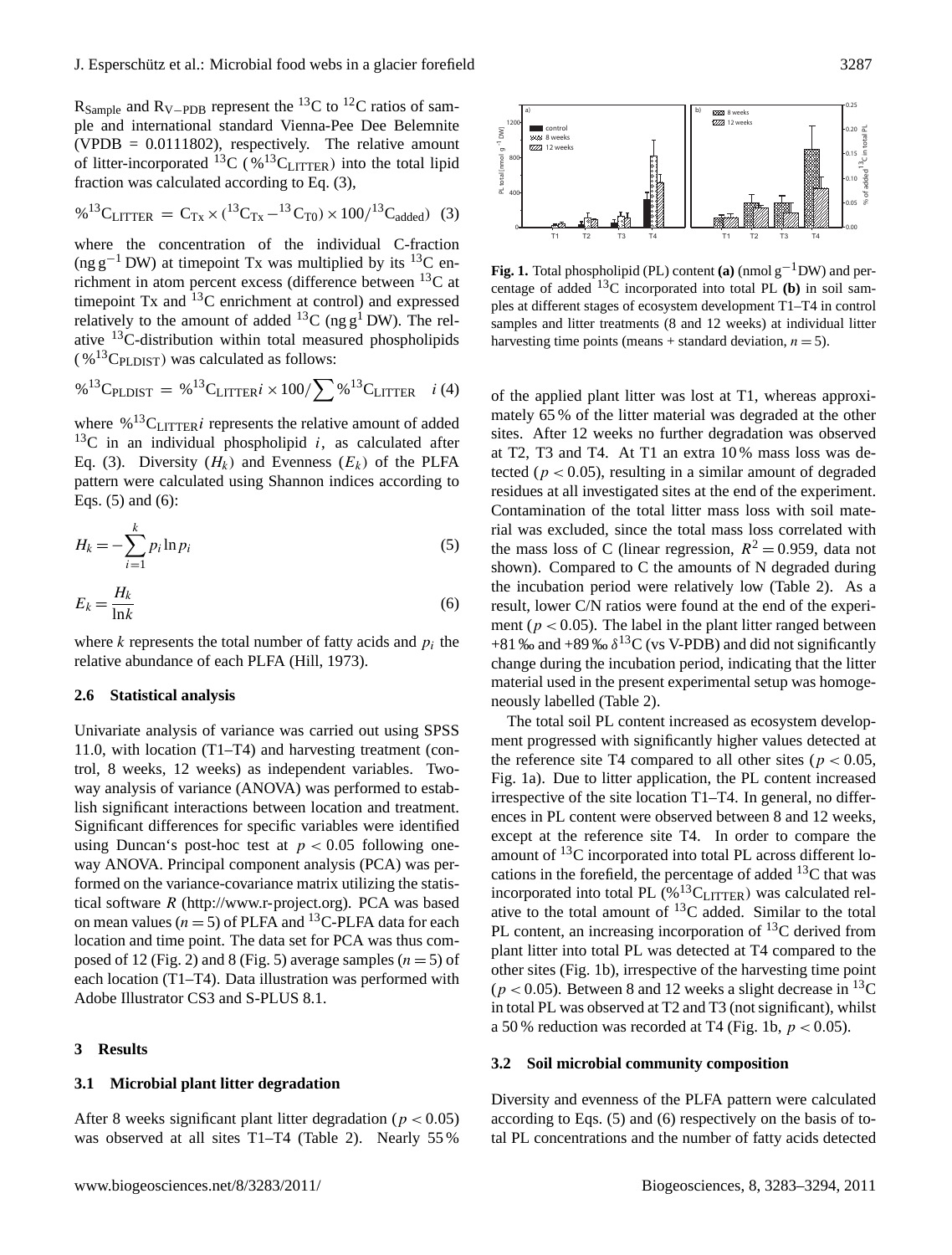|                                                | initital plant | 8 weeks         |                 |                 |                 | 12 weeks        |                 |                  |                  |
|------------------------------------------------|----------------|-----------------|-----------------|-----------------|-----------------|-----------------|-----------------|------------------|------------------|
|                                                | litter         | T1              | T <sub>2</sub>  | T <sub>3</sub>  | T <sub>4</sub>  | T <sub>1</sub>  | T <sub>2</sub>  | T <sub>3</sub>   | T4               |
| plant litter (g per litterbag DW)              | 2.50           | 1.12<br>(0.11)  | 0.95<br>(0.11)  | 0.91<br>(0.10)  | 0.87<br>(0.12)  | 0.88<br>(0.08)  | 0.84<br>(0.16)  | 0.83<br>(0.31)   | 0.93<br>(0.36)   |
| remaining plant litter (%)                     | 100.00         | 44.68<br>(4.22) | 38.03<br>(4.52) | 36.27<br>(3.94) | 34.90<br>(4.95) | 35.14<br>(3.10) | 33.50<br>(6.24) | 33.21<br>(12.41) | 37.40<br>(14.30) |
| $C_{total}$ (g per g litter DW)                | 0.96           | 0.59            | 0.42            | 0.42            | 0.40            | 0.45            | 0.38            | 0.37             | 0.42             |
|                                                | (0.06)         | (0.15)          | (0.04)          | (0.05)          | (0.04)          | (0.13)          | (0.06)          | (0.14)           | (0.17)           |
| ${}^{13}C_{total}$ (‰ $\delta {}^{13}C$ V-PDB) | 88.35          | 84.00           | 82.33           | 83.47           | 85.53           | 86.50           | 80.19           | 81.04            | 81.45            |
|                                                | (1.61)         | (4.42)          | (4.41)          | (4.41)          | (3.09)          | (2.14)          | (7.36)          | (3.15)           | (5.31)           |
| $N_{total}$ (g per g litter DW)                | 0.043          | 0.045           | 0.032           | 0.031           | 0.030           | 0.035           | 0.030           | 0.027            | 0.031            |
|                                                | (0.004)        | (0.011)         | (0.004)         | (0.007)         | (0.003)         | (0.012)         | (0.006)         | (0.011)          | (0.012)          |
| C/N                                            | 22.70          | 13.32           | 13.31           | 13.57           | 13.35           | 12.98           | 12.85           | 13.86            | 13.40            |
|                                                | (1.22)         | (0.75)          | (0.57)          | (1.11)          | (0.57)          | (0.90)          | (0.88)          | (0.47)           | (1.15)           |

**Table 2.** Litter mass loss and selected plant litter parameters obtained from litter bags during the incubation period along the Damma forefield (means of  $n = 5 \pm$  standard deviation).

in the samples (Table 3). Diversity was lowest at T1, irrespective of treatments ( $p < 0.05$ ). After 8 weeks and after 12 weeks of incubation, significantly higher values were obtained for T4 compared to T1 and T2 ( $p < 0.05$ ). A similar trend was observed for the evenness of PLFA.

Figure 2 shows the ordination of the samples using PCA analysis of the various phospholipid fatty acids. Principal components accounted for 47.5 % (PC1) and 20.5 % (PC2) of the total variance, respectively. The first principal component (PC1) shows discrimination between samples from T1 and T2/T3/T4 sites. The PL biomarkers that correlated best with this axis were PLEL i20 and poly unsaturated fatty acids (18:2w6,9 and 20:4) as well as various iso- and anteiso branched PL (ant14:0, ant15:0, iso15:0, iso16:0, iso17:0) and cyclopropylic PLFA (cy17:0, cy19:0). The biomarkers PLEL i20, 18:2w6,9 and 20:4 were more abundant in the samples derived from T1 and T2, whilst the opposite was observed for the other groups. The second principal component (PC2) separated samples based on the presence or absence of added litter. The variables that contributed the most to the variance explained by this axis were saturated fatty acids of the branched (ant17:0, br18:0, br20:0) and chained type (nor16:0); these were less abundant in litter treatments. On the other hand, mono unsaturated PLFA (16:1w7, 16:1w11, 17:1w8, 18:1w7 and 18:1w9) were more abundant in the litter treatments. While PCA was able to differentiate between control and litter-amended samples, there was no clear separation of samples from T1, T2 and T3 within the litteramended treatments.



**Fig. 2.** First PC1 and second PC2 principal components of the principal component analysis (PCA) illustrating the relative ordination of the various locations after 8 and 12 weeks based on their relative abundance in the soil samples (in % relative to total PL according to Fig. 1; means of  $n = 5$ ).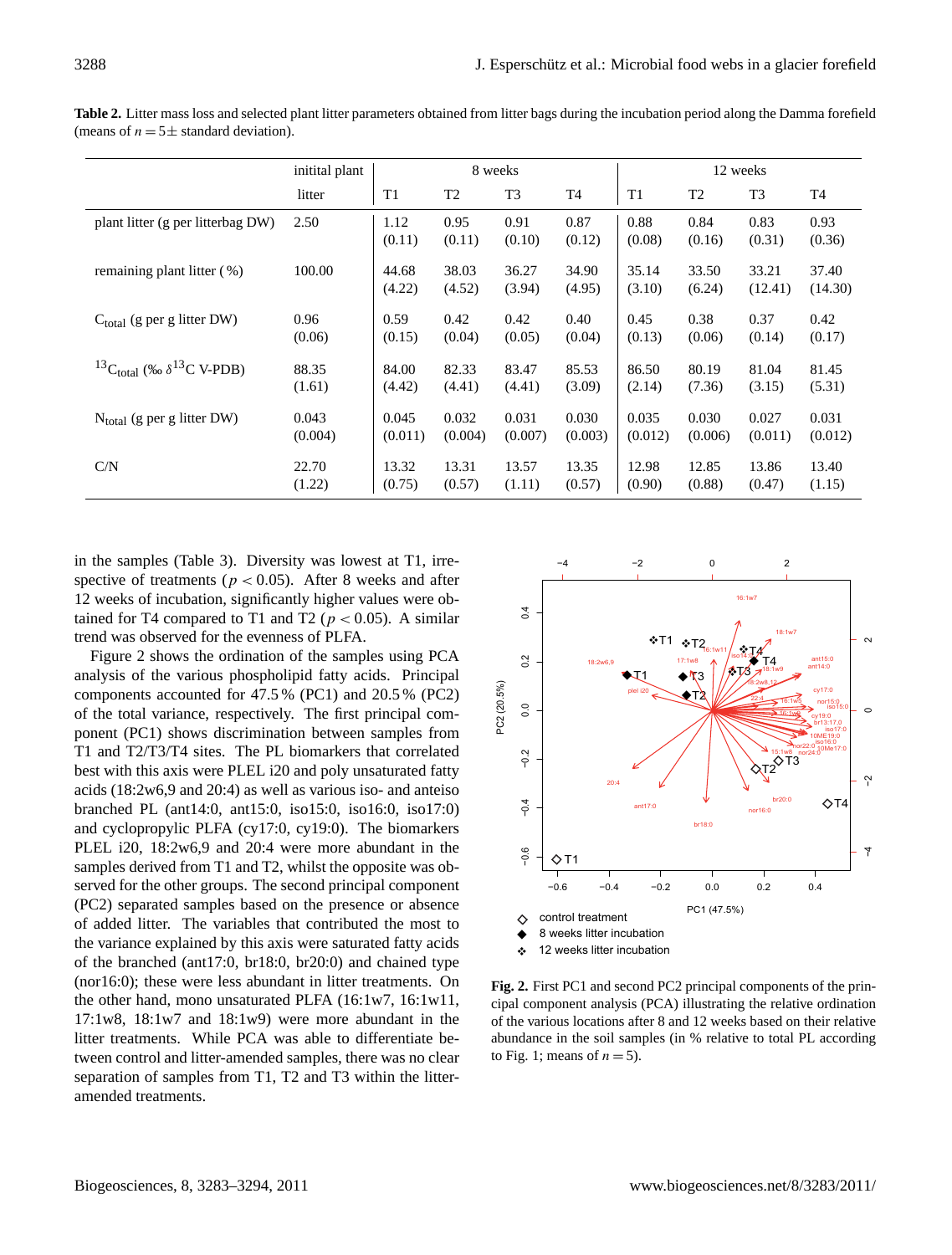Table 3. Diversity and Evenness of the PLFA pattern (based on Shannon indices) in soil samples at T1–T4 after 8 weeks and 12 weeks of litter application, as well as without litter (control). Values are illustrated as means ( $n = 5 \pm$  standard deviation). Letters (a, b, c) indicate significant differences  $p < 0.05$  within treatments (control, 8 weeks, 12 weeks).

|             | control       |                |                | 8 weeks        |                |                |               | 12 weeks          |               |               |                |                   |
|-------------|---------------|----------------|----------------|----------------|----------------|----------------|---------------|-------------------|---------------|---------------|----------------|-------------------|
|             | T1            | T <sub>2</sub> | T <sub>3</sub> | T <sub>4</sub> | T <sub>1</sub> | T <sub>2</sub> | T3            | T <sub>4</sub>    | T1            | T2            | T <sub>3</sub> | T <sub>4</sub>    |
| <b>PLFA</b> | 1.600         | 2.733          | 2.869          | 2.869          | 2.257          | 2.562          | 2.478         | 2.823             | 2.337         | 2.512         | 2.698          | 2.717             |
| Diversity   | $(0.154)^{a}$ | $(0.111)^{b}$  | $(0.082)^{b}$  | $(0.033)^b$    | $(0.108)^{a}$  | $(0.106)^{b}$  | $(0.147)^{b}$ | $(0.050)^{\circ}$ | $(0.037)^{a}$ | $(0.053)^{p}$ | $(0.139)^c$    | $(0.060)^{\circ}$ |
| <b>PLFA</b> | 0.667         | 0.839          | 0.861          | 0.850          | 0.685          | 0.777          | 0.752         | 0.830             | 0.687         | 0.762         | 0.819          | 0.834             |
| Evenness    | $(0.064)^{a}$ | $(0.034)^{b}$  | $(0.025)^{b}$  | $(0.011)^{b}$  | $(0.033)^{a}$  | $(0.032)^{b}$  | $(0.045)^{b}$ | $(0.015)^{c}$     | $(0.011)^{a}$ | $(0.016)^{p}$ | $(0.042)^c$    | $(0.018)^c$       |



**Fig. 3.** Natural abundance  $\delta^{13}$ C values [‰ vs V-PDB] of individual PL in control soil without litter application (means  $\pm$  standard deviation;  $n = 5$ ) at different locations T1-T4.

# **3.3 <sup>1</sup>**3**C distribution within PL groups**

Figure 3 shows the natural  ${}^{13}$ C abundance (no litter application) of PL in soil at the different sites. For most PL,  $\delta^{13}$ C values ranged between  $-25$  ‰ and  $-30$  ‰ at T2, T3 and T4, and showed no statistical differences at  $p < 0.05$  between these sites. T1 showed higher variability of  $\delta^{13}$ C natural abundance with average values ranging between −1 ‰ and  $-20\%$  (vs V-PDB). In general,  $\delta^{13}$ C natural abundance in PL significantly differed between soil samples from T1 and the other sites, but similar values were observed for 16:1w7 and 18:2w6,9 (Fig. 3).

Distribution of  $^{13}$ C derived from plant litter (PL<sub>DIST</sub>) among individual PL was calculated according to Eq. (4). Results indicated a similar incorporation of plant litter  $^{13}$ C among individual PL at all sites (Fig. 4). In all cases, the highest plant litter <sup>13</sup>C incorporation was reported for 18:2w6,9 (40–50 %), nor16:0, 20:4 and PLEL i20 (10–20 %) and the monounsaturated fatty acids 16:1w7, 18:1w7 and 18:1w9 (5–10%). Litter-derived <sup>13</sup>C incorporation patterns



**Fig. 4.** Distribution of  $^{13}$ C derived from litter (in % relative to total litter derived  $^{13}$ C into total PL according to Fig. 1; means + standard deviation;  $n = 5$ ) within phospholipids in soil samples after 8 weeks **(a)** and 12 weeks **(b)** of litter incubation at different locations T1– T4.

were also assessed by means of PCA analysis (Fig. 5). Principal components accounted for 59.7 % (PC1) and 16.5 % (PC2) of the total variance, respectively. Results showed a separation between T1 at 8 and 12 weeks and the rest of the sites along PC1. PC1 is very similar to the total soil microbial community profile (Fig. 2); on average, for T1 there was higher incorporation of <sup>13</sup>C into PLFA 18:2w6,9, 20:4 and PLEL i20 at both 8 and 12 weeks compared to the other sites. PC2 mainly separates T4 at 12 weeks from the other sites/treatments, which is mainly related to a higher incorporation of  $^{13}$ C into 16:1w9 and 18:1w9 as well as the lack of nor22:0 and nor24:0. The separation of T2 and T3 from the other locations at both harvesting time points was due to higher  $^{13}$ C incorporation into cy17:0 at these sites.

# **4 Discussion**

### **4.1 Plant litter degradation and microbial biomass**

In the present study, all experimental sites were located in a relatively small geographical region and therefore similar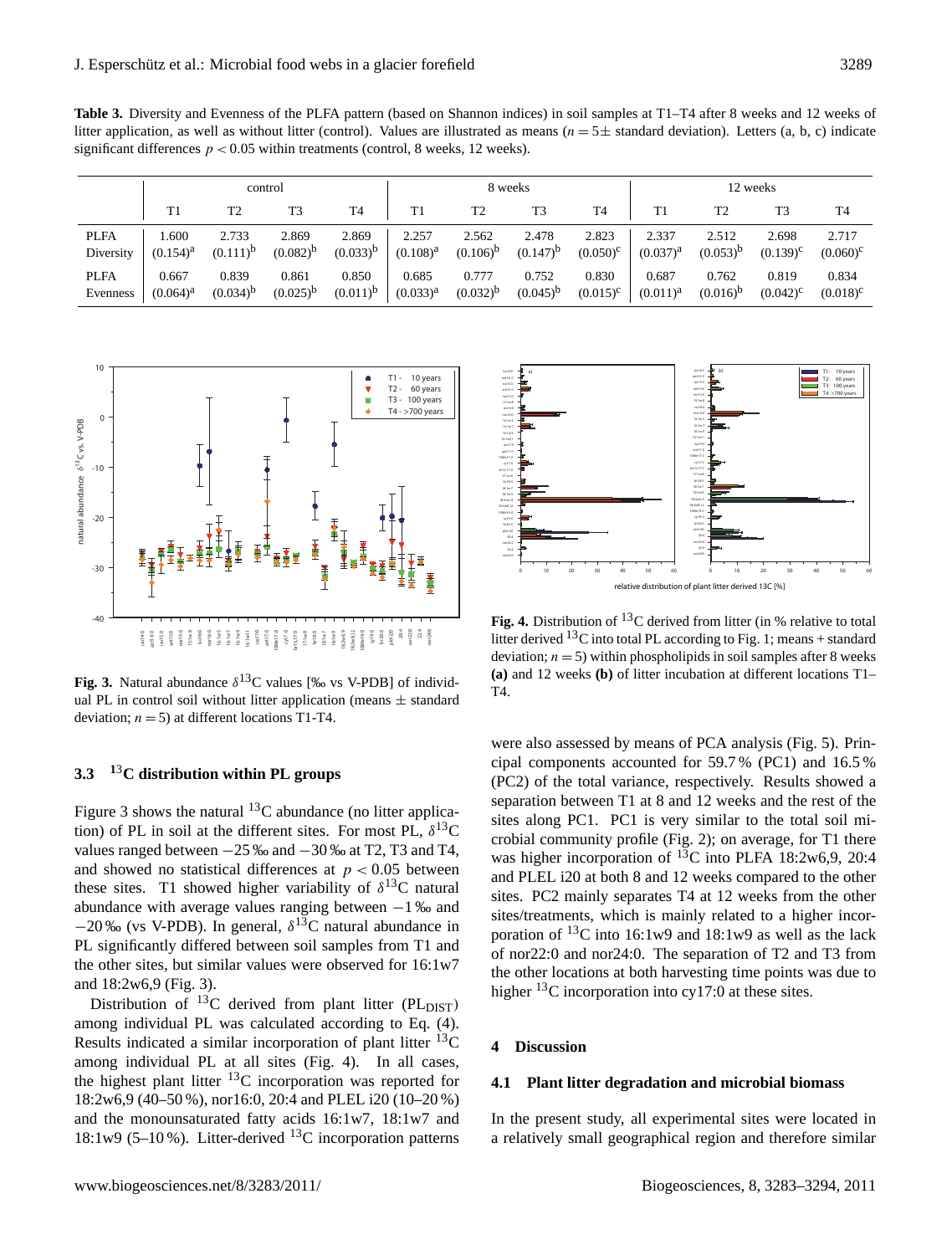climatic and weathering conditions can be assumed. The litter decomposition rate during the first 8 weeks of incubation was high at all sites, and even higher at sites that had been free from ice for at least 60 years (Table 2). This might be explained by the increase in microbial biomass as succession proceeds (Fig. 1; Ohtonen et al., 1999). Nonetheless, after 12 weeks more than 50 % of the applied plant litter was degraded at all locations along the glacier forefield in agreement with previous studies; for instance, Bradford et al. (2002) described a litter mass loss of around 40 % after 5 weeks, although results may vary depending on the type of litter and the mesh size of the bag. It is also possible that the loss of litter mass was not only a result of microbial degradation. Particularly in wet environments, leaching of dissolved organic matter from litter tends to be significant (Chapin et al., 2002). Recently, Gülland and coworkers (unpublished data) found substantial leaching of litter in the Damma glacier forefield. However, the incorporation of litter had a stimulating effect on soil microbial biomass at all investigated sites suggesting that microbial activity was responsible for the observed loss of litter (Dornbush, 2007); after 8 weeks of litter incubation, microbial biomass had doubled at all sites (Fig. 1a). The incorporation of a new C and energy source into the soil, resulted in the stimulation of zymogenous organisms otherwise present in a dormant state in the soil, regardless of the time free from ice. The freshly-added litter material probably contained considerable amounts of relatively easily degradable substances (Heal et al., 1997). As these compounds are consumed, slow-growing cellulose- and lignin-decomposers start to take over and soon opportunistic organisms, that mainly degrade sugars and amino acids, begin to die of starvation (Tate, 1987; Dilly et al., 2004). This was reflected by a decrease in soil microbial biomass at all sites after 8 weeks, except T1 (Fig. 1a). Results from  $^{13}$ C incorporation into microbial biomass not only support the above-mentioned trend but also underpin that such turnover becomes faster as soil development progresses (Fig. 1b).

Despite the fact that we tried to minimize the effect of the vegetation cover and its rhizosphere by applying the litter below it and sampling the soil underneath the litter bags, indirect effects due to the vegetation cover such as soil moisture, the presence/absence of mycorrhiza or the association of certain faunal decomposer communities could have influenced our results. In addition it cannot be excluded completely that differences in microclimatic conditions at the different sites present may have influenced litter degradation rates (Kaufmann, 2001; Bardgett et al., 2005), which also includes soil moisture influenced by the large amounts of melt water or snow accumulation in certain areas along the forefield (Darmody and Thorn, 1997; Herron et al., 2009).

# **4.2 Soil microbial community profile**

According to the diversity of the PLFA pattern, the microbial diversity and evenness were suggested to be significantly lower at T1 compared to the other sites (Table 3). As soil development progresses and the parent material becomes more accessible for plant colonization, complexity increases, nutrient content improves and new potential niches and microniches become available (Loreau, 2001). This, in turn, results in enhanced microbial diversity (Hättenschwiler et al., 2005). The harsh alpine conditions, however, may limit diversity in these environments as suggested by similar indices in T2 and T3. Higher evenness usually reflects higher functionality and stability within a system (Legrende and Legrende, 1998). This becomes more apparent when diversity values between control and litter amended treatments are compared. At T1, diversity substantially increased in the litter amended treatments, whereas no changes were observed at the older sites (Table 3). The fact that few changes in evenness were observed following litter incorporation may suggest an increasing stability of the microbial food web irrespective of nutrient sources, as succession proceeds.

The initial microbial community structure as evidenced by PLFA analysis of controls (no litter incorporation) indicated marked differences between the T1 and T2–T3 sites, and T4 (Fig. 2). At T1, the microbial community structure was dominated by PLEL i20. 20:4 and 18:2w6,9, whereas their abundance decreased as soil age increased. According to the literature, these markers are mainly found in archaea, fungi, microeukaryotes, protozoa and cyanobacteria (Gattinger et al., 2003; Zelles et al., 1999; Zaady et al., 2010; Potts et al., 1987; Villanueva et al., 2004). These organisms form microbial mats in initial ecosystem substrates (Villanueva et al., 2004; Stal, 1995) to revert on different skills of C and N fixation systems (Nisbet and Fowler, 1999), which also allow the use of  $C-CO<sub>2</sub>$  or old C sources. In contrast to data from Töwe et al.  $(2010)$ , where higher abundance of archaeal ammonia oxidizers was observed as ecosystem development progressed, results from this study indicated a high proportion of total archaea at T1. This contradictory result might be explained by the fact that Töwe et al.  $(2010)$  focused on specific archaeal communities rather than the total archaeal community (based on the ubiquitious archaeal lipid phytane; Gattinger et al., 2003). In comparison with T1, a more bacterial-dominated microbial population was detected at the control sites T2, T3 and T4. Biomarkers characteristic of both Gram-positive bacteria (ant14:0, ant15:0, iso15:0, iso16:0, iso17:0) and Gramnegative bacteria (cy17:0, cy19:0) were more abundant at the older sites. According to Kramer and Gleixner (2008), bacteria prefer plant derived C rather than soil derived C as a C-source. Vegetation and plant cover were generally greater at these sites likely providing better growth conditions for bacteria.

The microbial community structure detected in control treatments differed from that in the litter treatments at all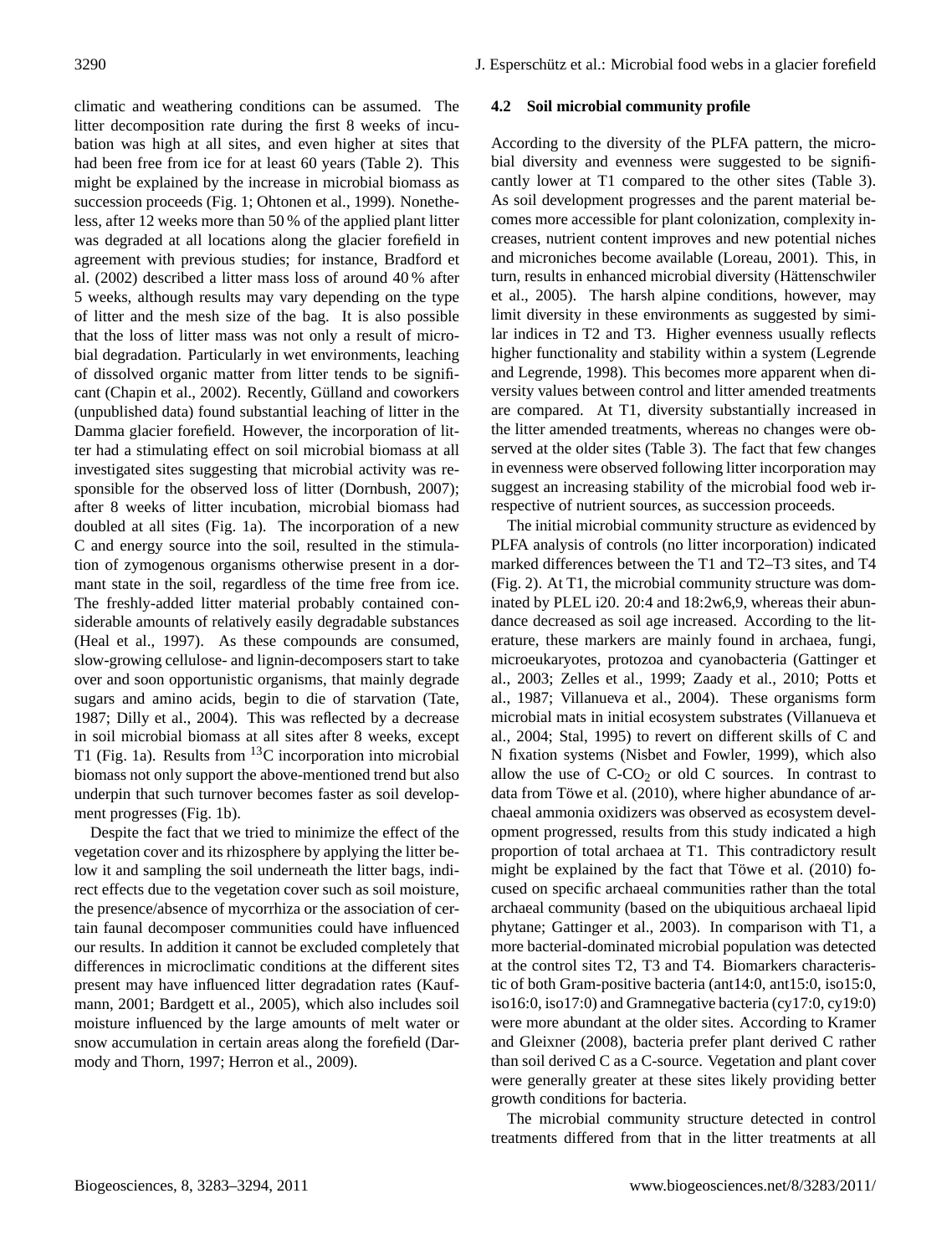stages of ecosystem development (Fig. 2). After litter application, an increase of mainly Gram-negative bacteria was observed (16:1w7, 16:1w11, 17:1w8, 18:1w7 and 18:1w9) that benefited from the fresh and easily available C sources. This is in accordance with other studies postulating Gramnegatives as an important group of bacteria involved in the litter decomposition process (Elfstrand et al., 2008; Kramer and Gleixner, 2008). Despite a significant decrease in microbial biomass between 8 and 12 weeks of incubation (Fig. 1), differences between both harvesting time points in PLFA profiles of soils amended with litter were not as pronounced as those found between litter-amended and control samples (Fig. 2). This suggests that shifts in the dominant microbial populations from more opportunistic groups to more specialized groups capable to process the more recalcitrant litter components was slow and thus not clearly detectable within the four weeks interval. In addition, differences in the microbial community structure between litteramended treatments from T1, T2 and T3 were not as prominent as those between T4 and the other sites (Fig. 2). The influence of run-off transport of materials from the glacier end to sites T2 and T3 compared to the reference site T4 (not influenced by run-off from the glacier end), and the lack of major variations in soil chemistry between T2 and T3 may explain the lack of greater differences between the two and also between T2–T3 and T1.

# **4.3 <sup>13</sup>C distribution within PL groups**

There was a high natural  $^{13}$ C abundance of individual PL groups in T1 with  $\delta^{13}$ C values up to +0‰ (vs V-PDB) (Fig. 3). We do not attribute these high  $\delta^{13}$ C values to the direct use of ancient C after glacier retreat as suggested by Bardgett et al. (2007), as the  $\delta^{13}$ C values of natural soil organic matter were not higher at T1 compared to those found at the other sites. The high natural  $^{13}$ C abundance at T1 might be an indication of cyanobacterial fixation of C (Walker and del Moral, 2003). Due to a smaller isotopic fractionation by the 3-hydroxypropionate pathway compared to the Calvin cycle,  $^{13}$ C enriched signatures may also occur due to C fixation by cyanobacteria (van der Meer et al., 2007). By predation and release of the fixed C into the soil matrix and subsequent uptake by other microbes, enriched  $^{13}$ C signatures were possibly transferred into a variety of "noncyanobacterial" PL groups. For instance high  $\delta^{13}$ C values in PLFA biomarkers indicative for Gram-positive and Gramnegative bacteria were also detected. In addition, as ecosystem development progresses, the influence of organic sources from plants increases. Higher plants fix C through the Calvin cycle resulting in higher influence of  $\delta^{13}$ C signatures within the range  $-20$  to  $-25\%$   $\delta^{13}$ C (vs V-PDB) in biolipids at T2–T3 and T4.

Incorporation of  $^{13}$ C into PL was highest for 18:2w6,9 both at 8 and 12 weeks (Fig. 4a and b), possibly due to a predominant role of fungi during the initial stages of



**Fig. 5.** First PC1 and second PC2 principal components of the principal component analysis (PCA) illustrating the relative ordination of the various locations after 8 and 12 weeks based on their  $^{13}C$ litter enriched soil PL profiles (in  $%$  relative to total  ${}^{13}C$  derived from litter into total PL according to Fig. 1; means of  $n = 5$ ).

litter decomposition (Fig. 5). According to Emerenciano et al. (1986), high contents of sesquiterpene lactones are known in the family of *Asteraceae* and up to 7 different compounds have been detected in the *Leucanthemopsis* genus. As such compounds are difficult to degrade (Picman, 1987), fungi might have played an important role as the main litter decomposers in our study. For instance, fungi secrete enzymes that break down the cuticule of dead leaves (Chapin et al., 2002). Schmidt and Lipson (2004) suggest that a high proportion of fungi may dominate the microbial community structure at low temperatures (−5 to 3 ◦C), decomposing litter and immobilizing N. Frey et al. (2003) postulated a translocation of litter-derived C belowground by decomposer fungi, subsequently stabilized as soil organic matter. The high  ${}^{13}C$  enrichment detected in 20:4 could be related to protozoa and other soil microfauna which prey on fungi (Georgieva et al., 2005). However, 18:2w6,9 may occur not only in fungi, but also among cyanobacteria (Zaady et al., 2010) and  $\gamma$ proteobacteria (Nichols and McMeekin, 2002), which have been detected in the Damma forefield as well (Duc et al., 2009). Therefore, it might be possible that at the young site, the <sup>13</sup>C enrichment in these lipids observed in the control soil (no litter application) originates from cyanobacterial <sup>13</sup>C fixation, whereas <sup>13</sup>C enrichment in 18:2w6,9 after litter application indicates decomposition processes by fungi or  $\gamma$ -proteobacteria. High amounts of <sup>13</sup>C derived from litter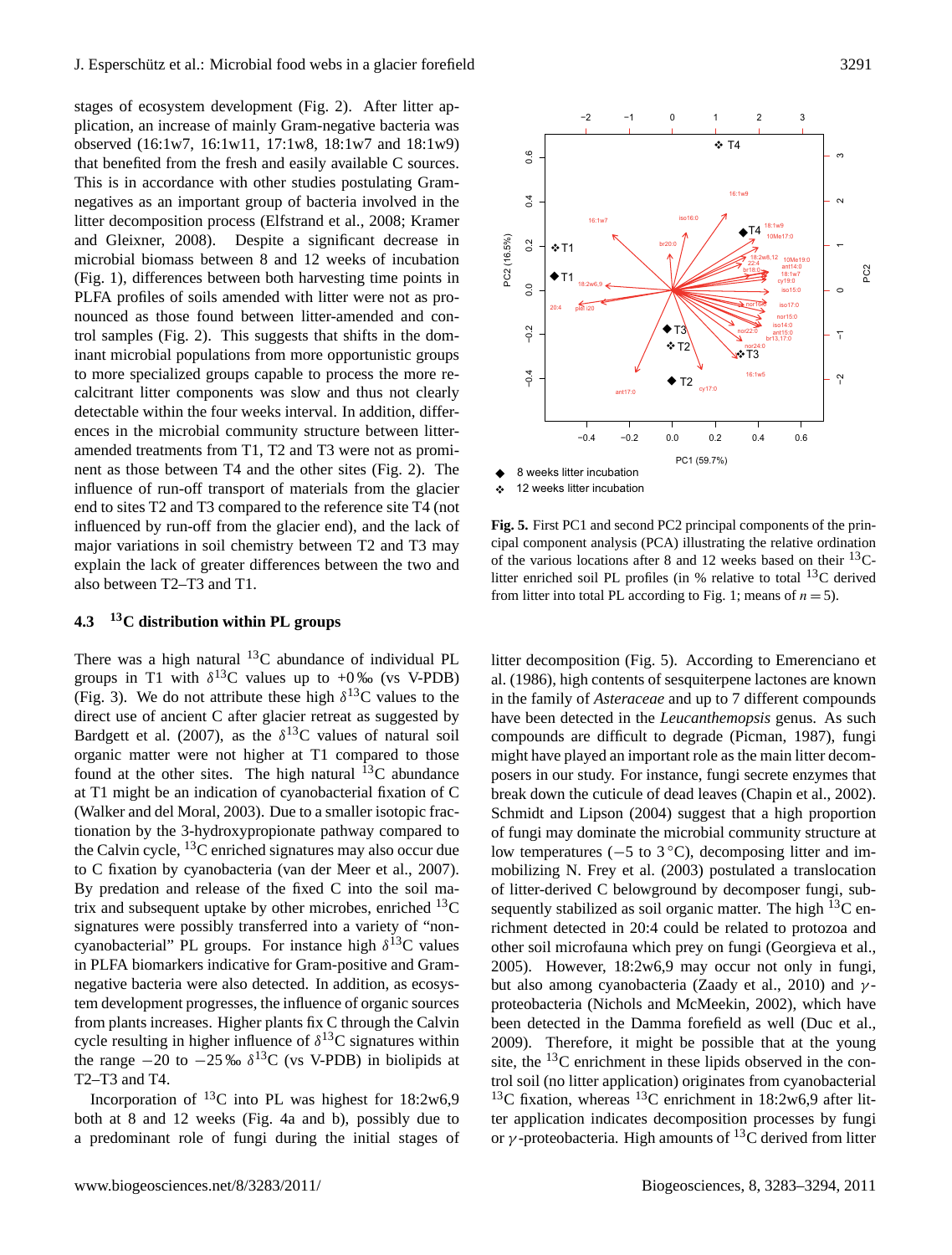were also detected in PLFA nor16:0; however, these lipids are ubiquitously found in all organisms and therefore provide no clear bioindication.

Surprisingly, we found significant  ${}^{13}C$  enrichment in PLEL i20, characteristic of archaea, particularly after 12 weeks (Fig. 4a and b). To the best of our knowledge this is the first litter decomposition study that includes PLEL as archaeal biomarker (at least in alpine ecosystems), suggesting that archaea might play an important role during initial litter decomposition in alpine ecosystems. However, it remains unclear whether the enrichment observed is due to the direct participation of archaea in litter degradation or to the recycling of  $13C$  from other groups. The average incorporation of  $13<sup>C</sup>$  into archaeal biomass decreased with increasing soil age at 8 and 12 weeks (Figs. 4 and 5), whilst the opposite trend was observed for biomarkers characteristic of Gram-negative bacteria (16:1w7, 18:1w7 or 18:1w9).

Aside from 18:2w6,9 and PLEL i20, subtle differences between sites were observed for the incorporation of  $^{13}$ C into various PL as reflected by the multivariate analysis (Fig. 5). Incorporation of  ${}^{13}C$  into 16:1w7 (Gram-negative bacteria) at 12 weeks was greater on average in T1 compared to the other sites (Fig. 4a and b). Incorporation of  $^{13}$ C into PLFA cy17:0 at 8 weeks differed between T2 and the rest of locations (Fig. 4a); this marker is characteristic of certain Gramnegative bacteria. Nonetheless, similar litter-derived <sup>13</sup>C incorporation patterns for all PLFA groups were found regardless of site age (Fig. 4a and b). These results indicate that initial food web structures also form the basis of later stages of soil development in this kind of environments. This might be related to the demanding specialization required to survive and proliferate in environments characterized by very low temperatures, short vegetation periods and low availability of nutrients. Microbial populations thus have to react rapidly to organic inputs, which might be restricted to the short vegetation period, and also to compete with plants for the scarce nutrients. It should be noted that results from general PL analyses (Sect. 4.2) showed a stimulation of individual PL groups following litter application which may not necessarily be related to the utilization of litter derived  $^{13}$ C. This might be explained by an increase in soil organic carbon mineralization due to the input of fresh organic carbon residues, the so called "priming effect" (Kuzyakov, 2010). Additionally, during the time between litter application and the first harvest (8 weeks), microbes may have migrated to other sites through deposition of particulate matter, air currents, precipitation or snowmelt (Schütte et al., 2009). The importance of such disturbances and mechanisms was not estimated in the present study.

## **5 Conclusions**

The main points emerging from this study are:

- **–** Soil development increases microbial biomass, diversity and evenness of the PLFA pattern in glacier foreland resulting in faster turnover rates during the first weeks of litter degradation in response to organic source pulses.
- **–** Soil development strongly influences the structure of the microbial community in glacier forefields with increasing importance of bacteria as soil development progresses.
- **–** Adaptation to the harsh environmental conditions prevailing in alpine ecosystems acts as a strong selective force resulting in similar microbial food web patterns at different stages of soil development.
- **–** Cyanobacteria may play a more important role in Ccycling in alpine ecosystems than previously thought.
- **–** In addition to fungi, both Gram-negative bacteria and archaea are significantly involved in C-turnover in response to the incorporation of litter residues in alpine forefields.

**Supplementary material related to this article is available online at: [http://www.biogeosciences.net/8/3283/2011/](http://www.biogeosciences.net/8/3283/2011/bg-8-3283-2011-supplement.pdf) [bg-8-3283-2011-supplement.pdf](http://www.biogeosciences.net/8/3283/2011/bg-8-3283-2011-supplement.pdf)**.

*Acknowledgements.* This study is part of the Transregional Collaborative Research Centre 38 (SFB/TRR38) which is financially supported by the Deutsche Forschungsgemeinschaft (DFG, Bonn) and the Brandenburg Ministry of Science, Research and Culture (MWFK, Potsdam). We thank C. Kollerbauer for her excellent work in PLFA and PLEL analyses. We are also very grateful to the Department of Environmental Engineering at the Helmholtz Zentrum München for providing labelling tents and facilities in the greenhouse. The following people are acknowledged for their support and their help during the experiment at the glacier forefield: A. Albert, K. Gülland, F. Haesler, B. Hai, J. Ollivier, K. Schauss, R. Schilling, E. Schreiner, S. Schulz, R. Smittenberg, S. Towe. ¨

Edited by: M. Bahn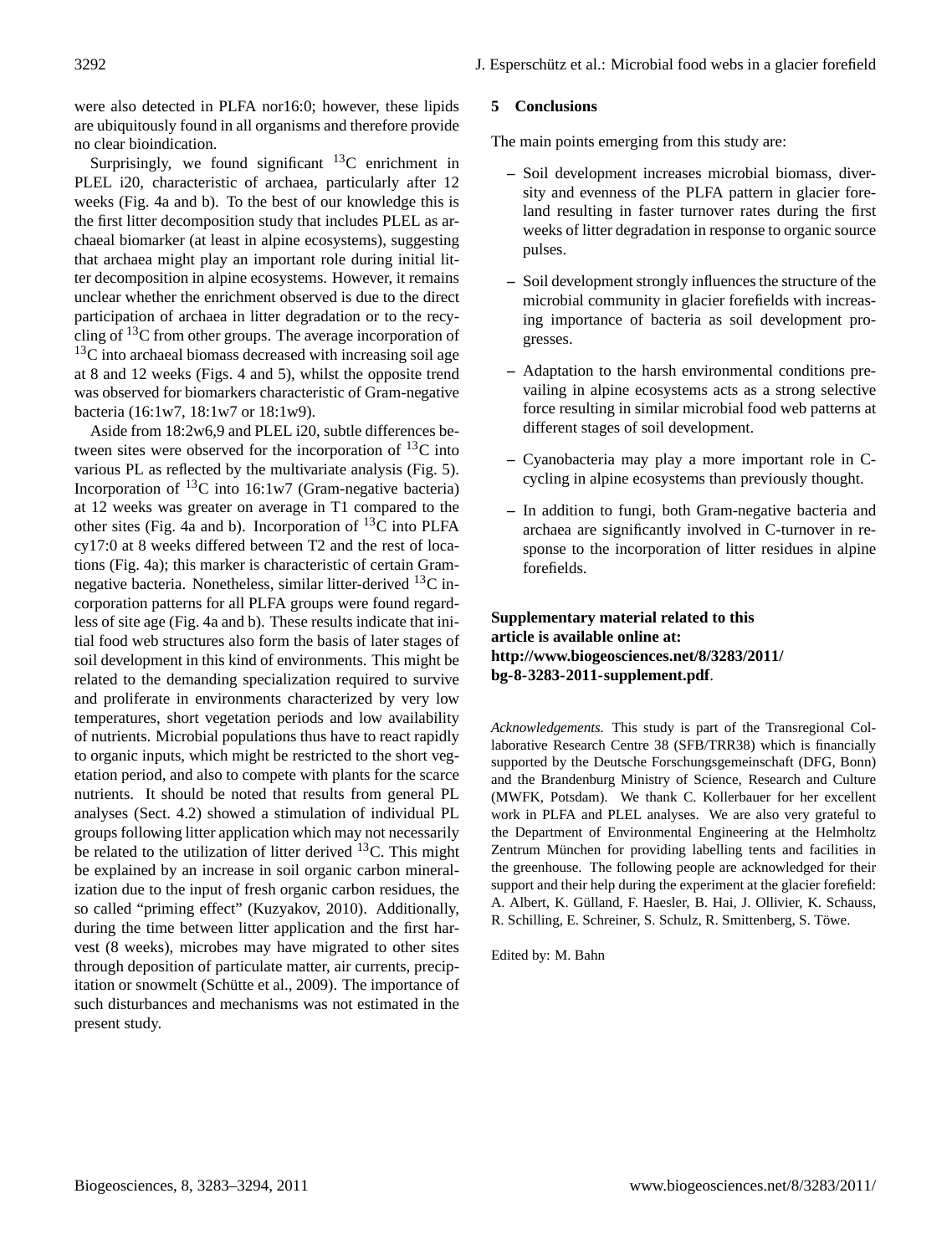# **References**

- Abrajano, J. T. A., Murphy, D. E., Fang, J., Comet, P., and Brooks, J. M.:  ${}^{13}C/{}^{12}C$  ratios in individual fatty acids of marine mytilids with and without bacterial symbionts, Org. Geochem., 21, 611– 617, 1994.
- Bardgett, R. D. and Walker, L. R.: Impact of coloniser plant species on the development of decomposer microbial communities following deglaciation, Soil Biol. Biochem., 36, 555–559, 2004.
- Bardgett, R. D., Mawdsley, J. L., Edwards, S., Hobbs, P. J., Rodwell, J. S., and Davies, W. J.: Plant species and nitrogen effects on soil biological properties of temperate upland grasslands, Funct. Ecol., 13, 650–660, 1999.
- Bardgett, R. D., Bowman, W. D., Kaufmann, R., and Schmidt, S. K.: A temporal approach to linking aboveground and belowground ecology, Trends in Ecology & Evolution, 20, 634–641, 2005.
- Bardgett, R. D., Richter, A., Bol, R., Garnett, M. H., Baeumler, R., Xu, X., Lopez-Capel, E., Manning, D. A. C., Hobbs, P. J., Hartley, I. R., and Wanek, W.: Heterotrophic microbial communities use ancient carbon following glacial retreat, Biology Lett., 3, 487–490, 2007.
- Baudoin, E., Benizri, E., and Guckert, A.: Impact of artificial root exudates on the bacterial community structure in bulk soil and maize rhizosphere, Soil Biol. Biochem., 35, 1183–1192, 2003.
- Bernasconi, S. M. and Biglink Project Members: Weathering, soil formation and initial ecosystem evolution on a glacier forefield: a case study from the Damma Glacier, Switzerland, Mineral. Mag., 72, 19–22, 2008.
- Bradford, M. A., Tordoff, G. M., Eggers, T. J., and Newingtont, H. J. E.: Microbiota, fauna, and mesh size interactions in litter decomposition, Oikos, 99, 317–323, 2002.
- Chapin, F. S., Walker, L. R., Fastie, C. L., and Sharman, L. C.: Mechanisms of Primary Succession Following Deglaciation at Glacier Bay, Alaska, Ecol. Monogr., 64, 149–175, 1994.
- Chapin, F. S., Matson, P. A., and Mooney, H. A.: Principles of Terrestrial Ecosystem Ecology, Springer, New York, 2002.
- Darmody, R. G. and Thorn, C. E.: Elevation, age, soil development, and chemical weathering at Storbreen, Jotunheimen, Norway Geogr. Ann., 79A, 215–222, 1997.
- Dilly, O., Bloem, J., Vos, A., and Munch, J. C.: Bacterial Diversity in Agricultural Soils during Litter Decomposition, Appl. Environ. Microb., 70, 468–474, 2004.
- DIN ISO 10390: Determination of pH., Berlin, Germany, Beuth Verlag GmbH, 1997.
- Dornbush, M. E.: Grasses, litter, and their interaction affect microbial biomass and soil enzyme activity, Soil Biol. Biochem., 39, 2241–2249, 2007.
- Duc, L., Neuenschwander, S., Rehrauer, H., Wagner, U., Sobek, J., Schlapbach, R., and Zeyer, J.: Development and experimental validation of a *nifH* oligonucleotide microarray to study diazotrophic communities in a glacier forefield, Environ. Microbiol., 11, 2179–2189, 2009.
- Dümig, A., Smittenberg, R. H., and Kögel-Knabner, I.,: Concurrent evolution of organic and mineral components during initial soil development after retreat of the Damma glacier, Switzerland, Geoderma, 163, 83–94, 2011.
- Edwards, I., Bürgmann, H., Miniaci, C., and Zeyer, J.: Variation in Microbial Community Composition and Culturability in the Rhizosphere of *Leucanthemopsis alpina* (L.) Heywood and Adjacent

Bare Soil Along an Alpine Chronosequence, Microb. Ecol., 52, 679–692, 2006.

- Egli, M., Fitze, P., and Mirabella, A.: Weathering and evolution of soils formed on granitic, glacial deposits: results from chronosequences of Swiss alpine environment, Catena, 45, 19–47, 2001.
- Elfstrand, S., Lagerlöf, J., Hedlund, K., and Mårtensson, A.: Carbon routes from decomposing plant residues and living roots into soil food webs assessed with  ${}^{13}C$  labelling, Soil Biol. Biochem., 40, 2530–2539, 2008.
- Emerenciano de P., V., Auxiliadora, M., Kaplan, C., Gottlieb, O. R., Bonfanti de M., M. R., Ferreira, Z. S., and Comegno, L. M. A.: Evolution of sesquiterpene lactones in *asteraceae*, Biochem. Syst. Ecol., 14, 585–589, 1986.
- Esperschütz, J., Buegger, F., Winkler, J. B., Munch, J. C., Schloter, M., and Gattinger, A.: Microbial response to exudates in the rhizosphere of young beech trees (*Fagus sylvatica* L.) after dormancy, Soil Biol. Biochem., 41, 1976–1985, 2009.
- Fioretto, A., Di Nardo, C., Papa, S., and Fuggi, A.: Lignin and cellulose degradation and nitrogen dynamics during decomposition of three leaf litter species in a Mediterranean ecosystem, Soil Biol. Biochem., 37, 1083–1091, 2005.
- Frey, B., Rieder, S. R., Brunner, I., Plötze, M., Koetzsch, S., Lapanje, A., Brandl, H., and Furrer, G.: Weathering-associated bacteria from the Damma Glacier forefield: Physiological capabilities and impact on granite dissolution, Appl. Environ. Microb., 76, 4788–4796, 2010.
- Frey, S. D., Six, J., and Elliott, E. T.,: Reciprocal transfer of carbon and nitrogen by decomposer fungi at the soil-litter interface, Soil Biol. Biochem., 35, 1001–1004, 2003.
- Gattinger, A., Günthner, A., Schloter, M., and Munch, J. C.: Characterization of *Archaea* in soils by polar lipid analysis, Acta Biotechnol., 23, 21–28, 2003.
- Georgieva, S., Christensen, S., and Stevnbak, K.: Nematode succession and microfauna-microorganism interactions during root residue decomposition, Soil Biol. Biochem., 37, 1763–1774, 2005.
- Göransson, H., Olde Venterink, H., and Bååth, E.: Soil bacterial growth and nutrient limitation along a chronosequence from a glacier forefield, Soil Biol. Biochem., 43, 1333–1340, 2011.
- Hämmerli, A., Waldhuber, S., Miniaci, C., Zeyer, J., and Bunge, M.: Local expansion and selection of soil bacteria in a glacier forefield, Eur. J. Soil Sci, 58, 1437–1445, 2007
- Hättenschwiler, S., Tiunov, A. V., and Scheu, S.: Biodiversity and litter decomposition in terrestrial ecosystems, Annu. Rev. Ecol. Evol. Syst., 36, 191–218, 2005.
- Heal, O. W., Anderson, J. M., and Swift, M. J.: Plant litter quality and decomposition: an historical overview, in: driven by nature, Plant litter quality and decomposition, edited by: Cadisch, G. and Giller, K. E., CAB International, Wallingford, United Kingdom, 1997.
- Herron, P. M., Stark, J. M., Holt, C., Hooker, T., and Cardon, Z. G.: Microbial growth efficiencies across a soil moisture gradient assessed using <sup>13</sup>C-acetic acid vapour and <sup>15</sup>N-ammonia gas, Soil Biol. Biochem., 41, 1262–1269, 2009.
- Hill, M. O.: Diversity and Evenness: A unifying notation and its consequences, Ecology, 54, 427–432, 1973.
- Jumpponen, A., Vare, H., Matteson, K. G., Ohtonen, R., and Trappe, J. M.: Characterization of "safe sites" for pioneers in primary succession on recently deglaciated terrain, J. Ecol., 87,